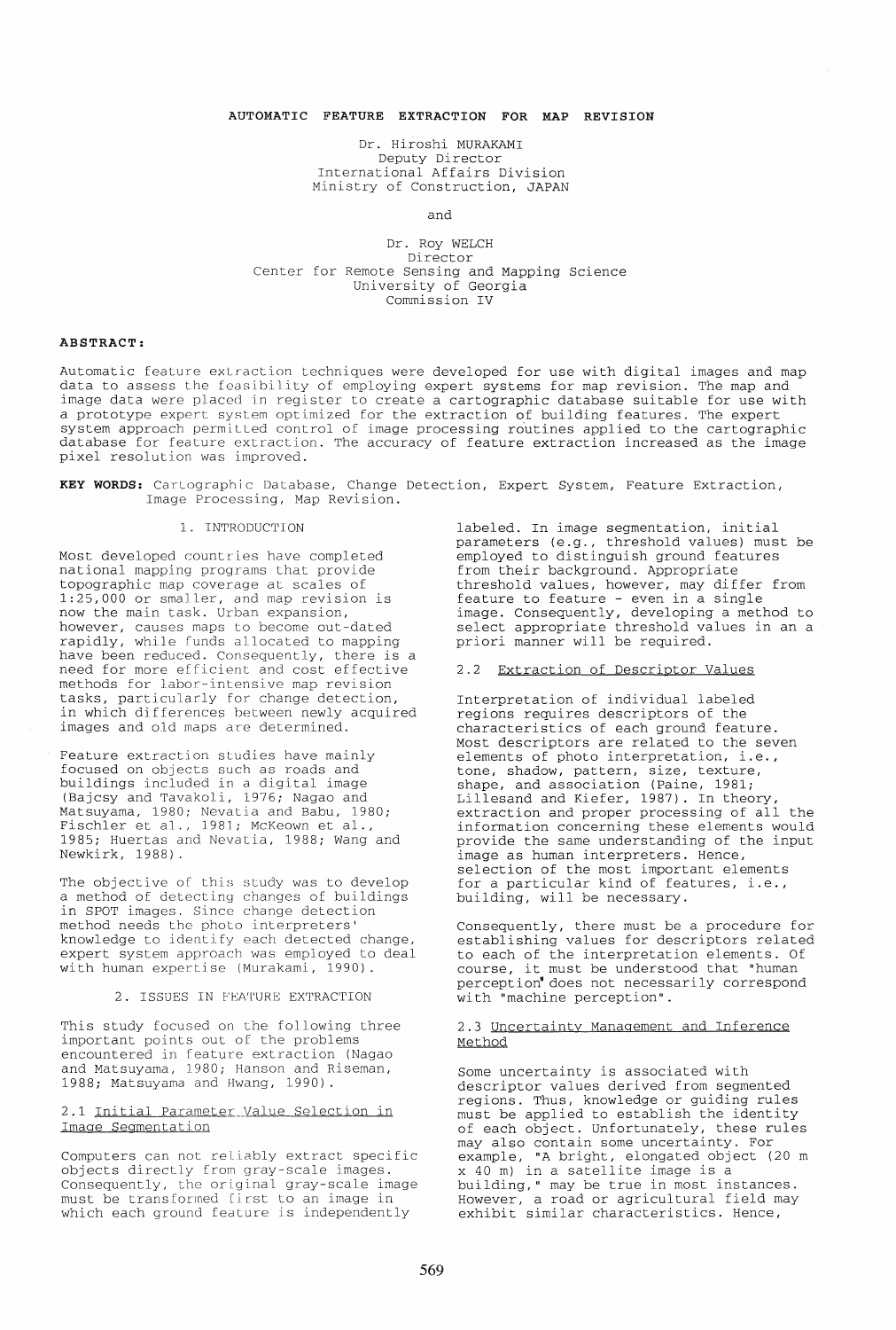there must be a method for managing uncertainties in an inference process.

### 3. APPROACHES FOR BUILDING EXTRACTION IN CHANGE DETECTIN

Solutions for the above mentioned problems are proposed, and approaches to building extraction for map revision are described in this section.

### 3.1 Region Growing Method and Threshold Value Selection

In this study, Lhe region growing method was employed for image segmentation. This method assigns Lhe same label to the pixels with relatively uniform digital numbers (ON) in a region. In satellite images, buildings usually have! larger ONs than the surrounding ground. Hence, in classifying the segmented regions as building candidates or background, a threshold value was employed to the average ON of each segmented region.

As discussed above, it is difficult to derive an appropriate threshold value in an a priori manner. In map revision, however, old maps are available for locating areas containing buildings. These areas can be located in the image data, and sub-image of the buildings extracted. The histograms of such sub-images will form a bi-modal structure as shown in Figure 1. The ON value at the valley point of the histogram is considered as the most appropriate threshold value for the SUb-image. The image in Figure 1 was segmented with the region growing method, and then divided into a building candidate and background using the threshold value as discussed above (Figure 2). The sub-images of all the existing buildings were examined with this method to derive an average threshold value which was assumed to be applicable to the entire input image.

## 3.2 Selection of Descriptors

Of the seven elements employed in human photo interpretation, shadow, pattern, texture, and association are not useful for building extraction from satellite images. However, the rest of Lhe elements, tone, size, and shape are all useful for building extraction. The first two elements were defined as the average ON value and the area of each segmented region,



Figure 1. Small section of a SPOT image around an existing building and its histogram showing bi-modal structure.



Figure 2. Result of image segmentation with the threshold value derived in Figure 1.

respectively. Since there is no one parameter which can properly describe shape, several descriptors were employed to indirectly define shape. These descriptors include elongatedness, perimeter length, and diagonal length of minimum bounding rectangle (MBR) (Figure 3) .

In order to examine the utility of these descriptors, the test pattern shown in Figure 4 was recorded in the laboratory at two equivalent image resolutions, 10 m (Test Image A) and 2.5 m (Test Image B). Test Image A was then rotated from 0 to 90 degrees in 10 degree steps and resampled to resolutions of 10 m and 2.5 **m.** Test Image B, on the other hand, was also rotated from o to 90 degrees, but resampled only to 2.5 m pixel resolution. The effects of rotation and pixel resolution on descriptor values are further discussed below.



Figure **3.** Definition of descriptors for shape.

The descriptor values of the features in these rotated images are shown in Figure 5 through 7. The shape of the features in the images of 2.5 m pixel resolution (Figure 6 and 7) can be distinguished using the calculated elongatedness and area. The graphs of elongatedness for the 10 m pixel resolution image, however, intersect one another, indicating the difficulty of providing proper shape information. These graphs clearly show that the pixel graphs crearly show that the pinciples when defining shape with descriptors.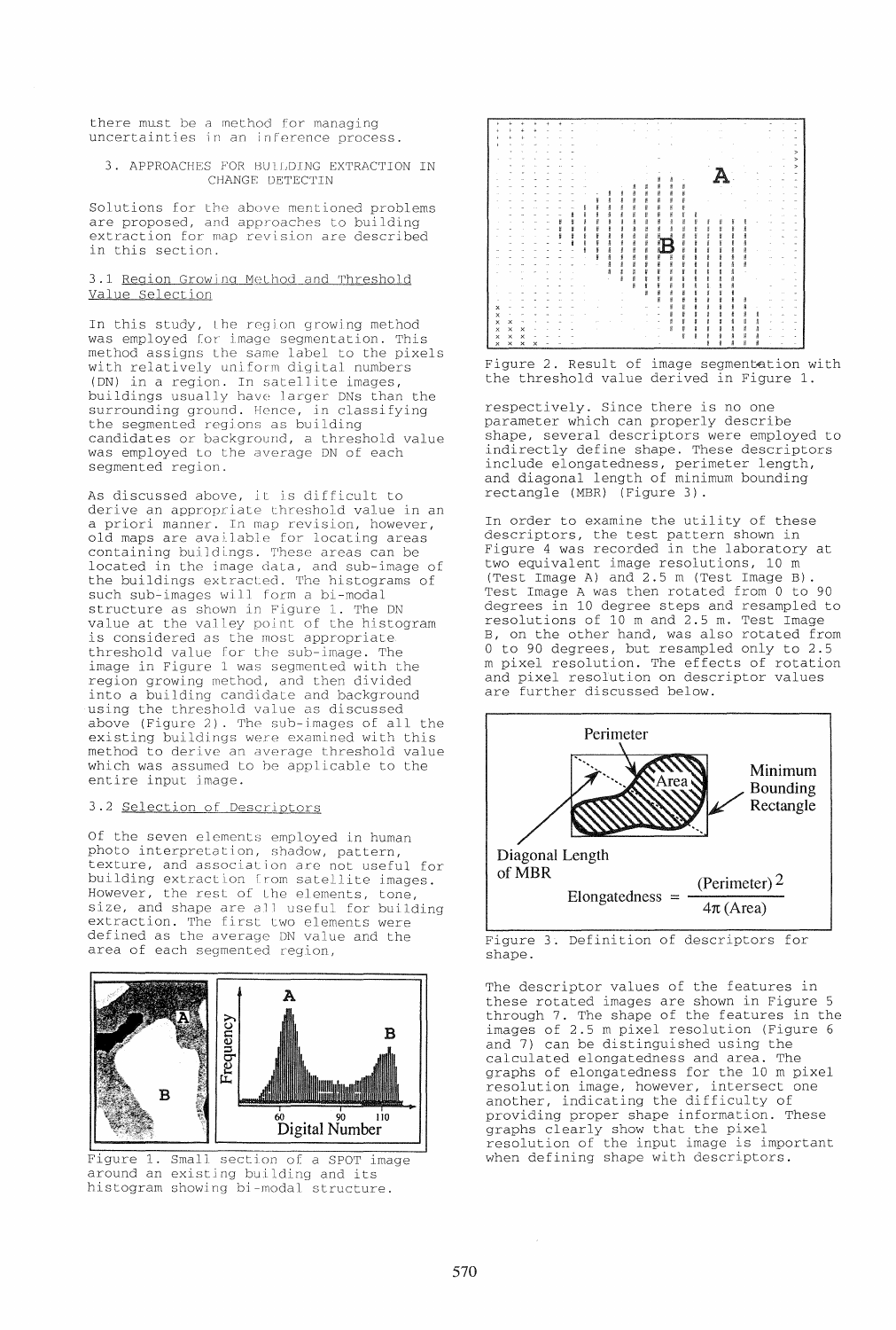

Figure 4. Test pattern of building of different shape.

In order to further clarify the relationship between pixel resolution and fidelity of descriptor value, another test image with 10 rectangles (Figure 8) was created and processed in the same way as above. Figures 9 through 11 show the results of calculated descriptor values. Those calculated from 10 m pixel resolution image show the expected values for the 5 largest rectangles (6-10), whereas descriptor values derived from 2.5 m images are correct for rectangles 3-10 indicating the superiority of the higher resolution images. Similar results were derived for the other descriptors.

A 10 m pixel resolution image is displayed in Figure 12. Human interpreters can easily define shape of rectangles as small as rectangle No.3. In order to obtain equivalent results by machine interpretation, however, descriptors must be derived from 2.5 m pixel resolution images. This indicates that building recognition with shape descriptors may require an image of four times smaller pixel resolution (16 times larger data volume) to be comparable to human interpreters.

### 3.3 Inference with Uncertainty

In this study, the expert system approach was employed since the interpretation of building candidates by applying human knowledge to their descriptor values is similar to the process in diagnostic expert systems. In implementing an expert system, uncertainty wanagement and knowledge representation are the two most important factors to be specified. This study employed the appcoach of MYCIN (medical diagnostic expert system), i.e., the certainty factor model for uncertainty management and production rules for knowledge representation (Buchanan and Shortliffe, 1984). An example of simple production rules

developed in this study for map revision is shown below.



Figure 5. Elongatedness plotted against the rotation angle for the image of 10 m pixel resolution.







Figure 7. Elongatedness plotted against the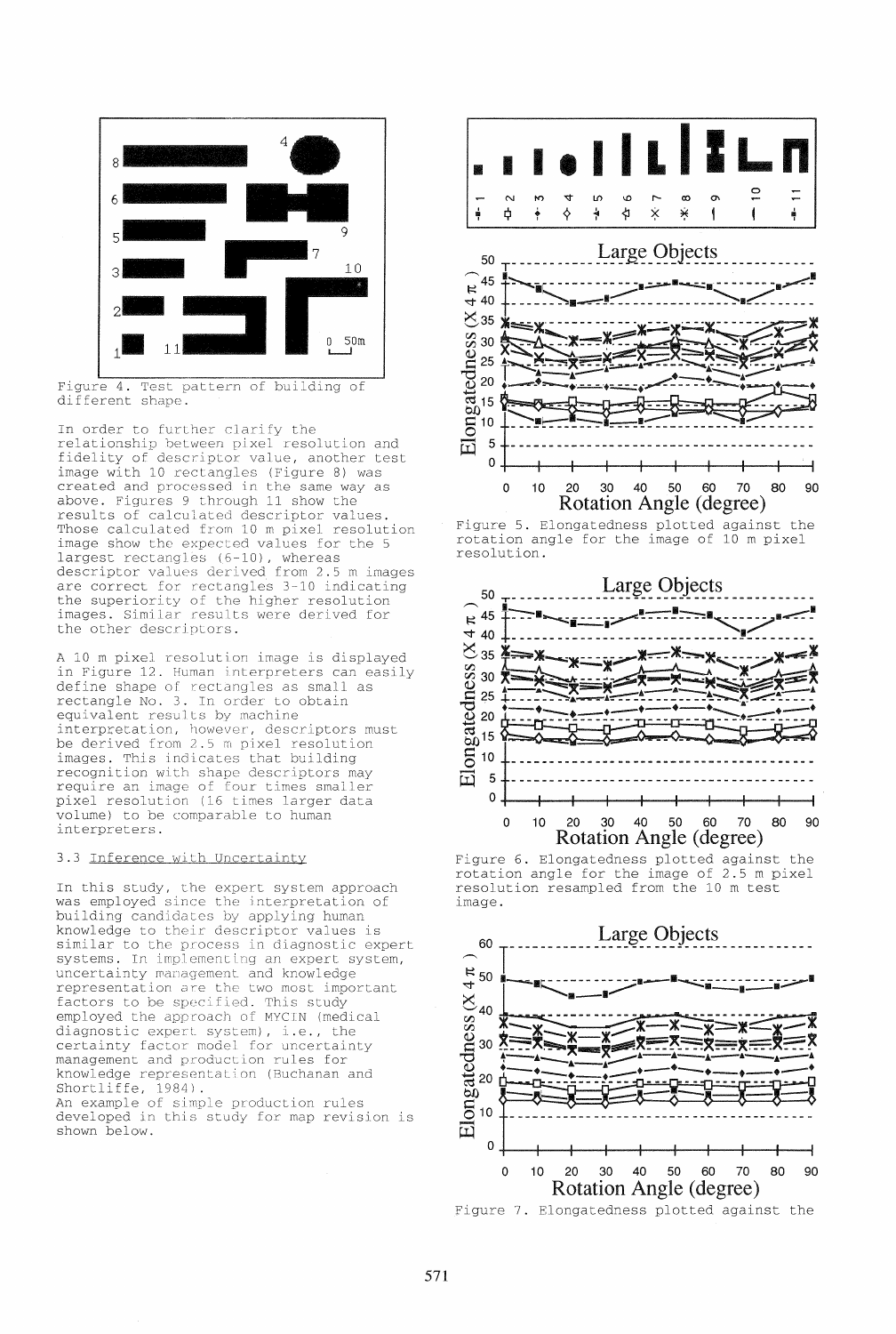rotation angle for the image of 2.5 m pixel resolution resampled from the 2.5 m pixel resolution test image.



Figure 8. Test image of buildings of the same shape (2:1 rectangles).



plotted against the the image of 10 m pixel



Figure 10. Elongatedness plotted against the rotation angle for the image of 2.5 m pixel resolution resampJed from the 10 m pixel resolution test image.



Figure 11. Elongatedness plotted against the rotation angle for the image of 2.5 m pixel resolution resampled from the 2.5 m pixel resolution test image.



Figure 12. Test image of 10 m pixel resolution displayed on a computer screen.

RULE 1 IF (area) IS (medium) AND (elongatedness) IS (small) AND (perimeter straightness) IS (medium) AND (diagonal length of MBR) is (medium) **THEN** (object is a building)  $CF = 0.5$ 

The role of the rules is to identify a portion of the n-dimensional space spanned by n descriptors as shown in "Figure 13 for a particular building candidate, to calculate its probability as building, and to conclude whether or not it is a building.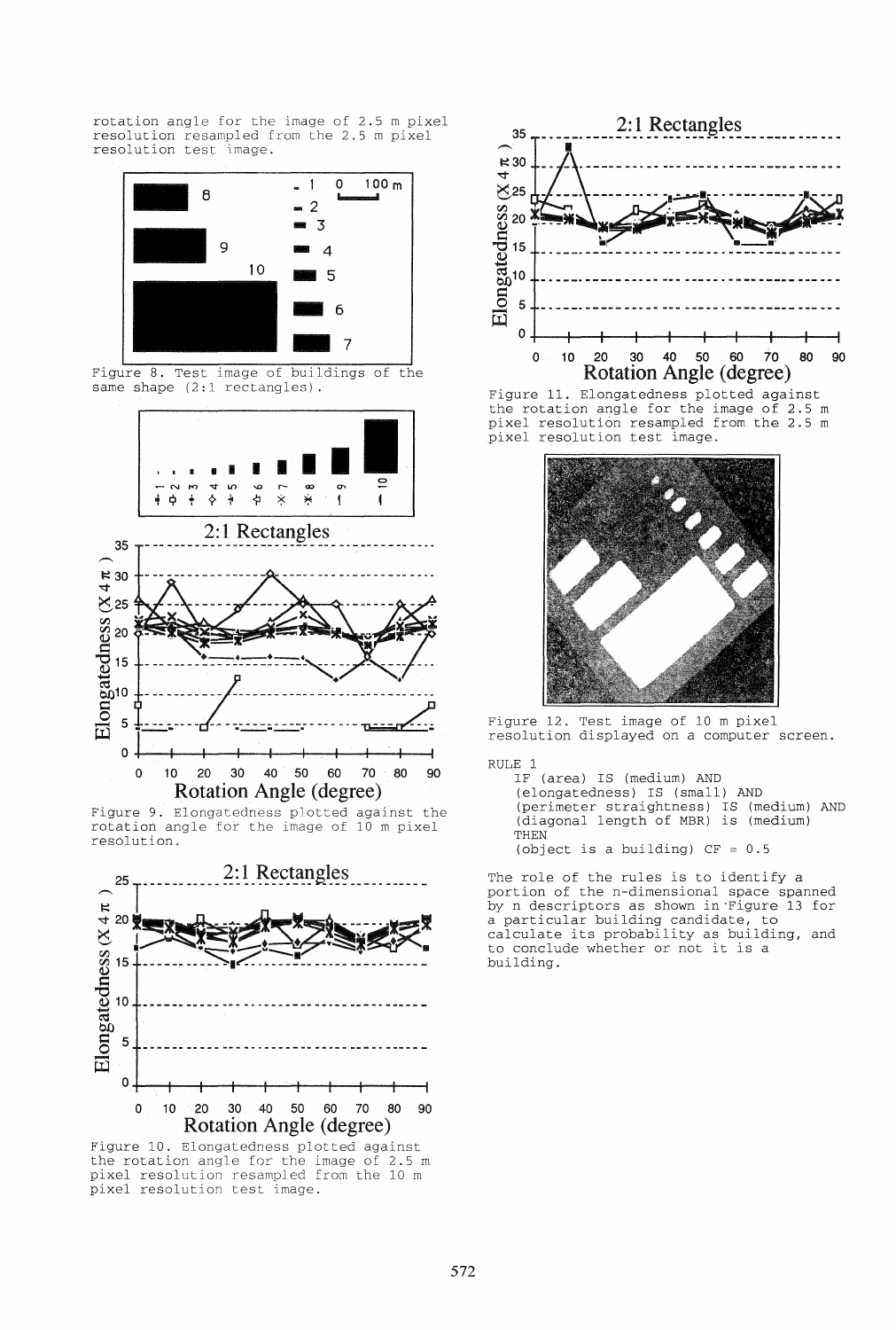

Figure 13. Two-dimensional descriptor space spanned by area and elongatedness.

Building candidates with insufficient probability need to be processed again from the original image with more parameter values since further processing of the segmented image would add little useful information. Once building candidates are found and analyzed in the image in the first processing pass, however, their location and appropriate parameter values can be given for each of the candidates in the following processing passes (focusing mechanism). Each processing pass outputs newly identified buildings which are accumulated in a "building file" as shown in Figure 14. Several processing passes are required to record all the detectable buildings in the original image in the file.

### 4. EXPERIMENT WITH SPOT IMAGE

The method described in the previous section was implemented with the programming language C in a VAX Station 3500 installed in the Center for Remote Sensing and Mapping Science of the University of Georgia, and applied to a SPOT image. The rules were recorded in a text file separately from the expert system inference routine.

#### 4.1 Data Used in the Experiments

A SPOT panchromatic image recorded on May 4, 1986 covering Atlanta, Georgia was used as the source of the original image for the experiments. A test area was selected from the USGS 1:24,000 topographic map, "Chamblee, Ga." After image rectification, the test area was cut out from the original image and resampled to an image of 300 by 400 pixels with 5 m pixel resolution as shown in Figure 15.

The black and purple separates of the topographic map were also digitized with a linear array CCD camera and rectified for the same area and pixel resolution as Figure 15. Noise in the resultant map separate image was eliminated with image processing techniques (Figure 16).



Figure 14. Flow of new building extraction process.





Figure Figure 15. SPOT<br>image of test area.

Figure 16. Map separate image of test area.

### 4.2 Result of Experiments

The test area has a number of existing large industrial buildings and factories. The segmentation result from the first pass is shown in Figure 17. Four categories of segmented regions may be noted: 1) correctly segmented regions; 2) regions which contain more than one feature (multiple feature regions); 3) bright background (mostly bare ground); and 4) regions for which only the edges were segmented. Multiple feature regions were caused by the bright background surrounding buildings. Also edges tend to form where the intensity gradient of an object edge is not uniform relative to the background.

The segmented images were then processed with the expert system to extract buildinglike regions using shape, size and tone descriptor values of each region. Figure 18 shows the regions which were confirmed as new buildings (from the SPOT image) in the first pass. The remaining uncertain regions were then expanded as shown in Figure 19 to make a mask image for the next pass. In the second and later passes, the input SPOT within these processing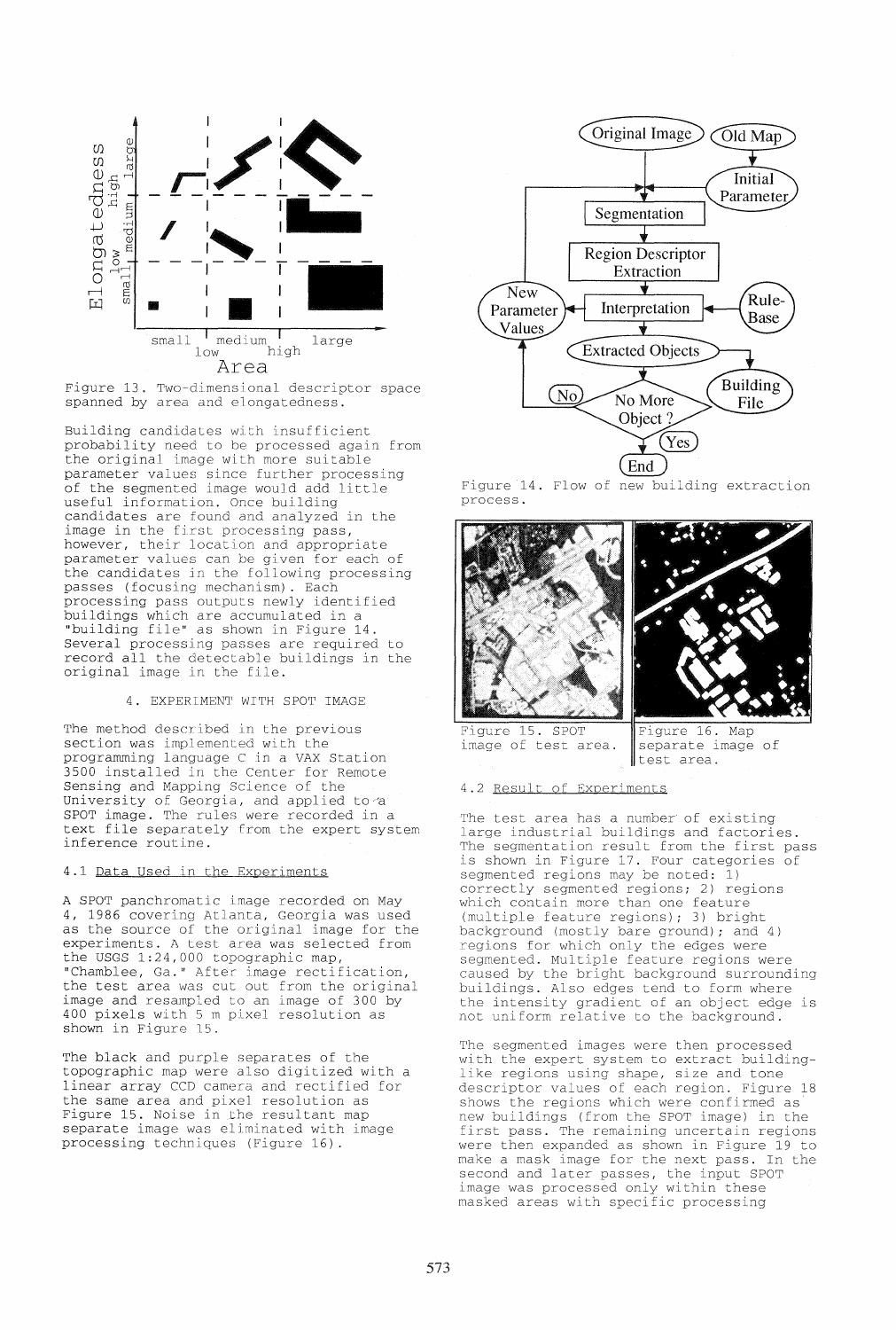instructions such as new threshold values. If a region was likely to include more than one feature connected through narrow channels, the shrinking-and-expanding method was employed to isolate each independent feature.





Figure **17.**  segmentation result of the SPOT image

from the first pass. from the first pass. buildings extracted from the SPOT image

The segmentation result for the second pass on the SPOT image is shown in Figure **20.**  Regions which were incorrectly segmented in the first pass now appear to have more building-like shapes. For example, the buildings indicated by the arrow were successfully decomposed by the shrinkingand-expanding technique. In addition, existing regions for which only the edges were segmented in the first pass, were successfully segmented with new threshold values. New buildings extracted in the second pass were merged with those extracted in the first pass. In this way, newly extracted buildings in each pass were accumulated in the building file. The final result for the test area after four iterations is shown in Figure 21.





Figure **19.** Mask image of focused areas where further processing is required.

Figure 20. Segmentation result of the SPOT image from the second pass.

The accuracies of this result were calculated by comparing Figure 21 with the buildings identified by manual techniques on the original SPOT 10-m pixel image (Figure 22). The ratio of correctly extracted. features to manually detected changes **(i.e.,** accuracy) was 82 % for the experiment. The omission errors were mainly small or dark features which might not have been extracted by photo-interpreters.



Figure **21.** Final result of new buildings extracted from the SPOT image. SPOT image.

buildings manually extracted from the

The same feature extraction procedure was applied to other areas of the SPOT image. In addition, the SPOT 10 m data were resampled to **2.5** m pixel resolution and feature extraction attempted with these "higher resolution" data (Figure 23). Machine feature extraction of buildings showed definite improvement using these resampled 2.5 m'pixel resolution data  $(Fiqures 24 and 25)$ .



Figure **23.** SPOT image of **2.5** m pixel resolution for building extraction.



Figure **24.** Result of new building extraction from the SPOT image in Figure **23.** 

Figure 25.Result of new building extraction from the SPOT image of the same area as Figure 23 but of 10 m pixel resolution.

## 5. CONCLUSION

The map data used in this study provided the initial threshold values for image segmentation. The map data also demonstrated the capability of detecting large changes in existing buildings in the